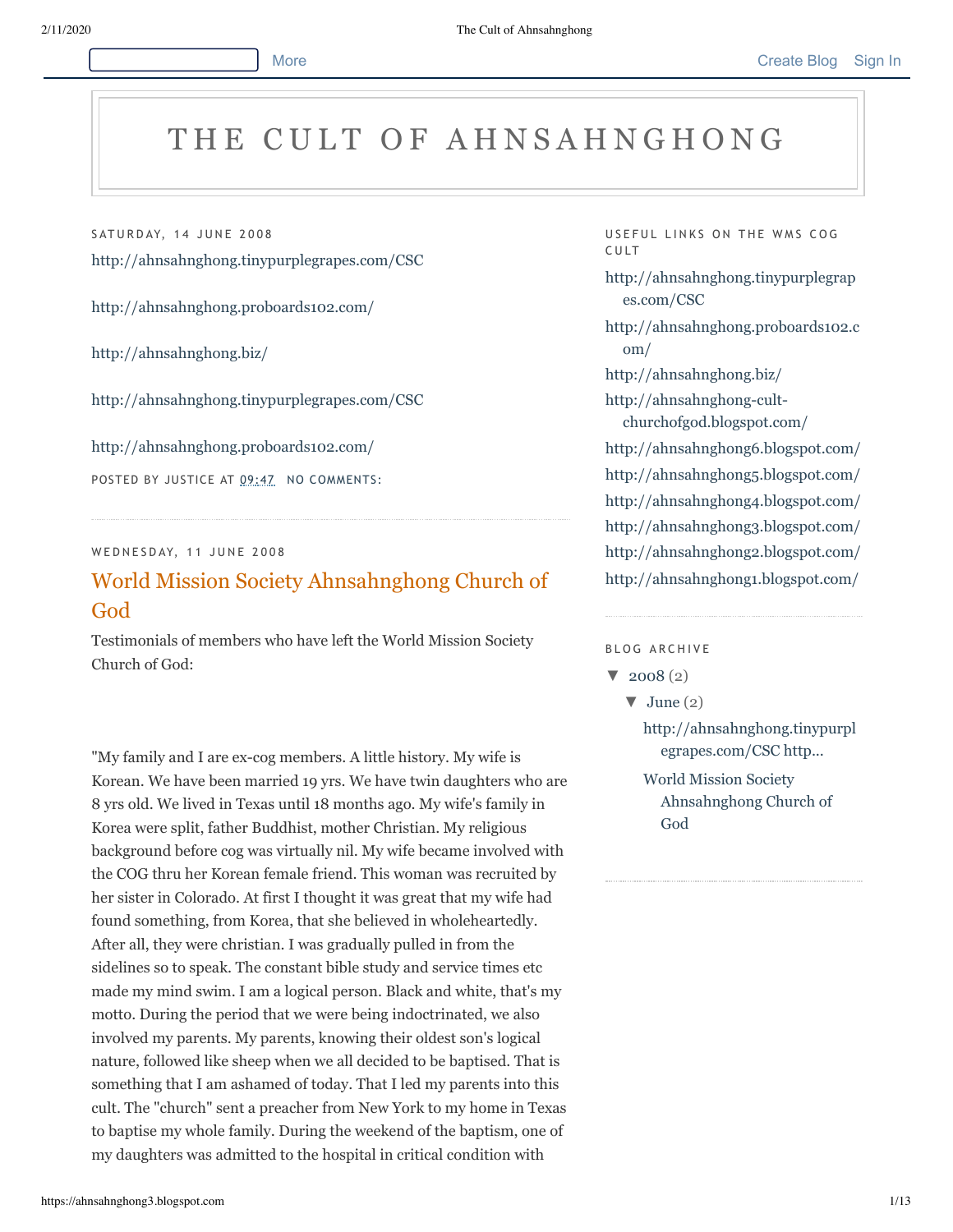pneumonia. The "church" explained this event as satan testing us. This made me so angry. They almost caused the death of my precious daughter. After we were baptised we began to have services in my home. Every waking moment evolved around the church. We even had an Army officer who was in school in San Antonio TX stay in my home on weekends so we could have intense bible studies and worship services. The church sent another preacher from LA to my home for the Passover. It was the intense bible studies that led me to start to question their tactics. Since I had no religious background prior to the cog I think it made me more inquisitive when they began to twist Bible verses. After I started asking questions and was being ignored by church members, my family and I began to have our own Bible studies and I pointed out the discrepancies to my family. Of course we kept our studies secret. The final straw came when we were told about Chung Gil Cha. We refused to worship her or sing praises to her. It was also the constant complaining from our "leader" in Texas, the young woman friend of my wife, about how small our offerings were. We later found out she was adding money to the offering secretly behind her husband's back so the church in LA would not question her. This woman also lies to her husband about trips she makes. She once told him she went to Colorado to visit her sister when in fact she went to Korea to the church. As the Bible teaches "all liars". She has brainwashed her 10yr old daughter too. It is very sad. The end of our friendly association with the cult was when we were baptised in the name of our Lord, Jesus Christ. We are happy Christians and are thankful to God that we were led away from this bunch of evildoers."

"My children will not speak to me. My son will not take my calls. I haven't seen him in a year. My daughter emails me now and again, but it's always the same- asking me to come with her to worship Ahnsahnghong. . .and when I refuse it's "mom is evil this and mom is evil that" and silence again for another month."

"My sister joined this cult eight months ago and now she's trying to get the whole family to join. She isn't the same person. She wont even talk to us because we're all evil and unholy now according to her. My mom tried to reason with her and she basically stopped talking to my mom completely. She behaves like robot and even quit university after being in it for 2 years she didn't even get her degree. This whole fake church took over her life, you can hardly recognise she's the same person. She's always arguing with my mom and dad. She goes to the mall and all she does is recruit for them. Every single night they have her out there in the cold just recruiting. From what I can tell this cult only recruits women and girls. I went to the library and borrowed some books on cults. They all sound like this church. My dad went to the church building to talk to their pastor but they wouldn't even open the doors to him. Apparently you have to be invited to attend the church. The other night we found out that she started stealing money from my dad's wallet just to pay the church. My dad god so mad he drove over there and demanded to speak to the pastor, but they wouldn't open the church. It's really frightening. Her behaviour is not the same at all. She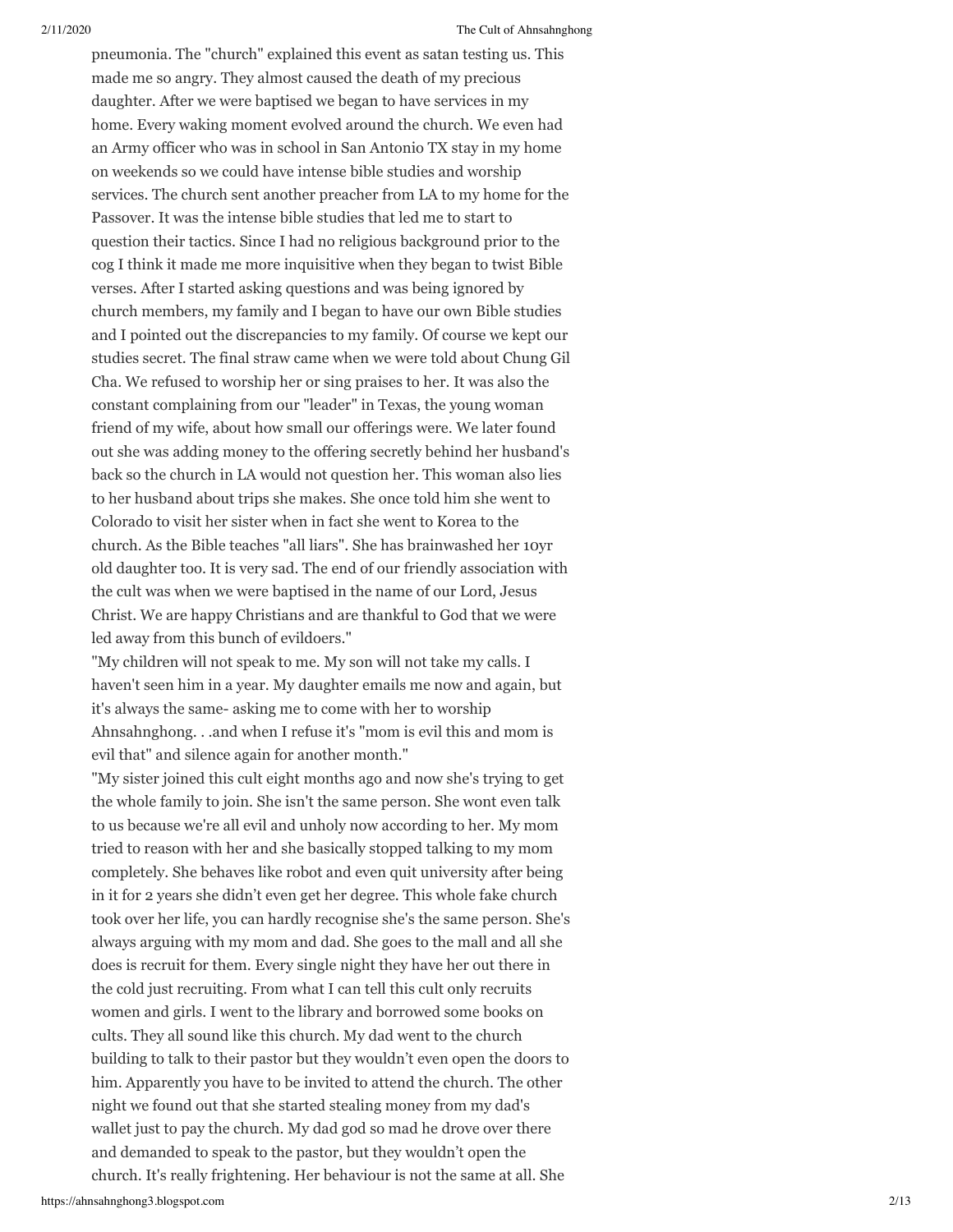thinks the world is going to end soon and doesn't care about anything else."

"They really do not have any good intention towards making the world a better place, peace, humanity, tolerance.. they even breaking families..whatever it takes.. the ends justify the means.They have already believed that disaster will come to fullfil the prophecy. All their worship time is only talking about prophecy (creating fear) and the belief of ahnsahnghong.(believe ahnsahnghong or destroyed in disaster). I also happen to know that they keep a record of people who come to their 'church' worship times (saturday 3x, tuesday etc. ). They record all this, and submit it to central database. This is 'the book of life' as in the bible (according to them). I personally know the person who is doing the data entry. The are putting the data via a software that is sent regularly to head office (korea). They really think that this is the book of life as in the bible. For anyone thinking about joining this cult, only one word for you: BEWARE. Their method is seductive, mixing truth and lies, creating fantasy as facts...you don't know what's real anymore...before you know it, you will lose your loved ones because of this."

"I guess the worst part about it is what they did to my brain. They took my brain and along with it my feelings my control my passion and my love. They took my brain and made me something other than I wanted to be. I lost sight of the meaning I sunk into the madness. I lost my selfcontrol my self-respect my self. I wanted to make a better world I was willing to fight for, that willing to sacrifice. But they took my soul turned it inside out made me something other than I wanted to be. And I guess the worst part about it is that I did the same thing to others just like me."

"Two of my kids are involved in this scam. One thing I'd like someone from their so called church to do is to answer me (but they probably wont..or can't).....WITHOUT using the bible, I'd like to know what they think of groups that tear apart families. Do they have any idea what its like to be heartbroken, truly heartbroken? I doubt it, since I view these people the same way that I view the terrorists that killed 17 of my union brothers at the WTC... they are destroying families and don't care." "First I would like to touch a little bit on the background and environment leading up to my first issue. Without going too deeply into this matter, I want to first examine the type of individuals that are most effectively recruited by this group. I would think that if a survey were done, many that got "in" from a servicemen's church, would say that they came from some type of broken home, abusive family, or difficult past. This is a common thing shared with young GIs. Personally, although I had prayed for salvation, I was struggling to live in a manner I felt was pleasing to God. I was reading my Bible and not being from a Church background I was very curious about what the Holy Spirit Baptism was and I believe God led me out to a service for no other reason than to hear that it was an experience for us today. As it turned out I prayed in my barracks after not receiving anything at the Church service. Something to the effect that if it is for us then I am asking for it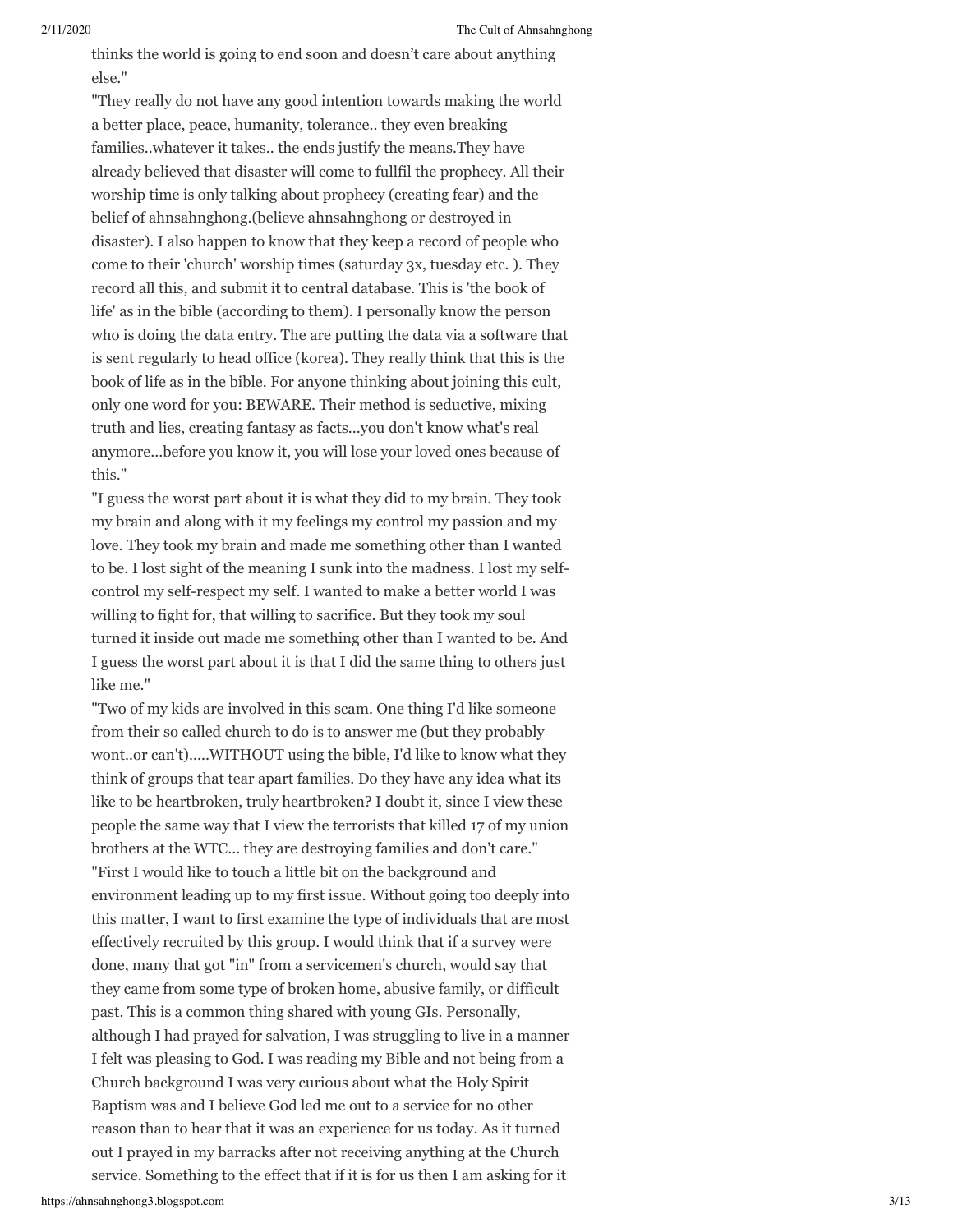and it doesn't matter if I am in a Church service or not. The words came and I experienced something I cannot deny. Now I believe, after having this experience, COG also provided a safe environment initially for me to be established in the faith. I think ideally I should have left after 1 year or so, or as my questions were ignored or not dealt with, or when my eyes began to be opened to the errors. Instead I stayed and through an insanely busy schedule (30-35 hours a week for the Church, plus working sometimes 10 hour days in the Army, plus weekends), sleep deprivation, a forceful dominating pastor, enforced rules, my mind was broken down and remoulded. No, it wasn't putting on the mind of Christ. It was putting on a prepackaged still carnal mind of another's construction. I will say I don't think I was ever 100 percent "sold out" but I was indoctrinated certainly.

Now in this environment where the pastor's word was considered law, and any deviation dealt with in public rebuke and humiliation, my pastor suggested to me I start talking with a certain sister. To make a long story as short as possible, after a few dinners I was very uncertain as to compatibility, among other things, was certainly not in love, nor was she. The way I ended up asking her was crazy too. Having not proposed yet, I was standing around with about 10 brothers or so, and a few sisters at the home and the pastor said: "brother warren is getting married !" there were congratulations all around. Problem was, I had not asked her yet. I promptly went to a pay phone and called her and said, "pastor just announced to everyone we are getting married, so before you hear it from someone else, do you want to? Yeah I had to ask her over the phone. So much for romance. I requested to my pastor to put things off and wanted to take it slower. His answer to me? I'll pray about it. I'LL PRAY ABOUT IT??

The next day (it may have been 2 days) he called me over to speak with him and said I have prayed and you need to move your wedding date closer. I remember the pastor mentioning in teaching during this time about love. He made the statement you don't love your wife before marriage, love comes after marriage. I actually halfway believed him. Unfortunately my wife and I were not in love and never fell in love. Unfortunately I thought the pastor knew the will of God for my life more than my own heart. He encouraged this belief. You might say, "well you were Christians, how could you not love each other?". I would say it is two different things totally. We became friends over time, and learned to respect and care about each other. But that was it. Never a husband a wife love.Sad thiing is she had 2 children that I came to love dearly, which later on became victims of the natural ending of this arranged marriage.

Now I take responsibility for saying "I do" (even though I recall during the ceremony my pastor telling me to "say I do" when I was hesitating) and God knows I would have stuck it out for the long haul (she chose to leave) but had my mind not been conditioned to "obey in all things" this would never have happened. Now I have to say I have a 4 year old son from this marriage, who I love dearly, whose existence in my life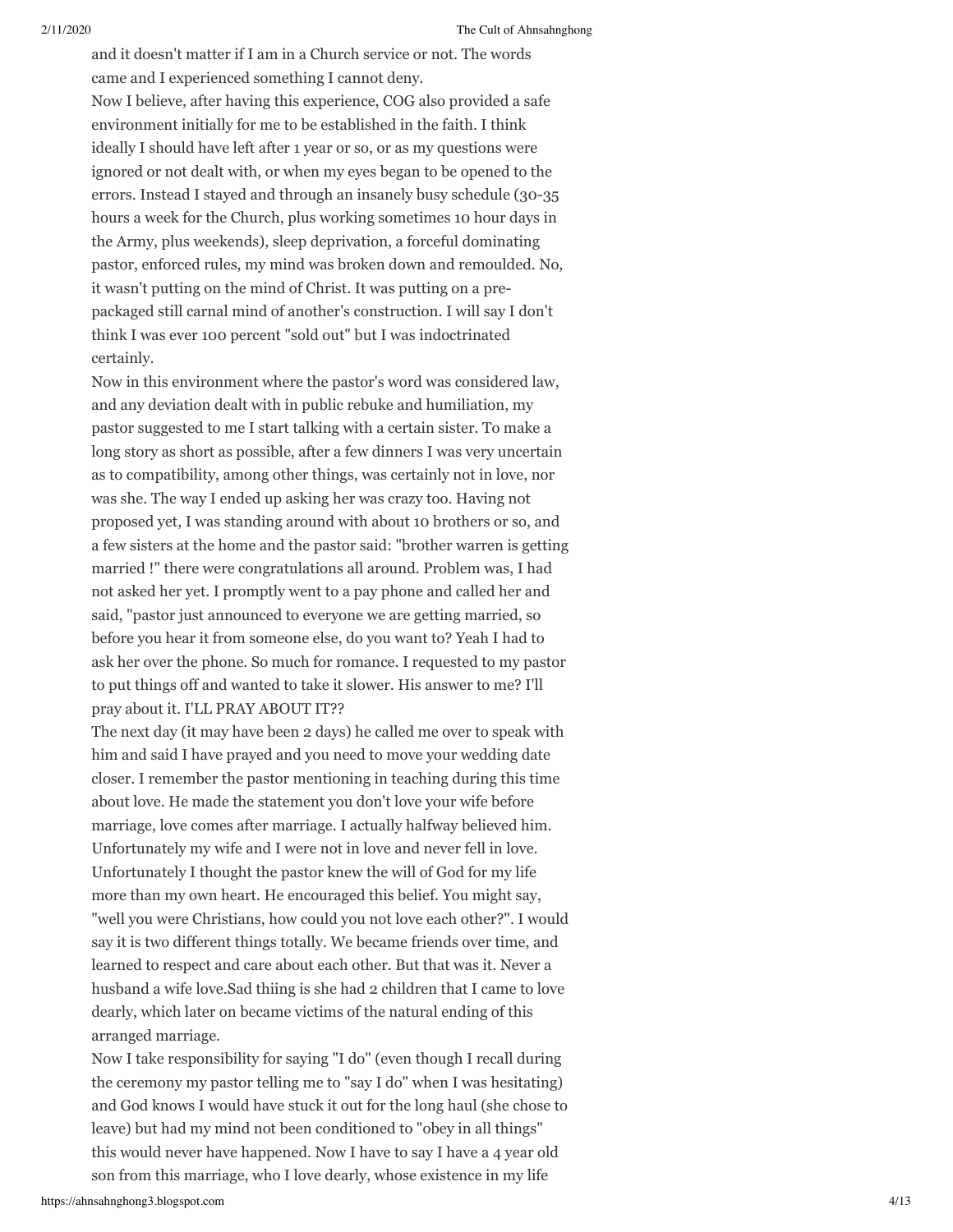makes up for everything else and then some. Yet people were hurt. My life, and the others involved, including children, were negatively affected for years from this decision to marry someone I had no business marrying.

How many others has this happened to? There was very little respect for the holiness of marriage. They were just slapped together. Why? Why the push to get single GIs married? One reason...money. More tithes. Over 100.00 a month, times that by several brothers and it's a huge difference. But it also binds you to the group with a deeper root, making it harder to leave.

In addition to what was shared above, I found out years afterwards that my now ex wife had been talking to another brother up until the pastor pointed her out to me. He was one of the "spiritual brothers". It is obvious to me in hindside he did not want this brother tied down to a woman with children. His solution? He picked someone else for that brother and "hooked me up" with the sister he did not want the brother to be with. The sad thing is, my ex told me that she really lied that brother and that he really liked her. The brother is no longer in COG from what I last heard. How did this man stand behind a pulpit? How was this man trumpeted as an example to follow? Why was he responsible for training other pastors and deacons? "I came to know of these fruitcakes through my sister in law who is married to one of their fake Preachers. Ahnsahnghong is a dead Korean Man that started this Church in 1964. Now this Holy Mother Jerusalem, (aka) A Chubby Korean Lady in her 50's, whom they also claim to be Jesus or God is in charge of the cult in Korea and has a direct hand in every church in the chain throughout the world. There is wide spread Mind Control and they try to make you feel guilty about rejecting their stupidity. They do not sport a Cross because the Bible says somewhere that it does no good or some such thing. The real reason is that Ahnsahnghong didn't die on a Cross. Don't try to make them admit that, because they won't. The preacher I spoke to wouldn't even admit that he is buried. He kept giving me verses like "Why do you look for the living among the dead" and stuff like that. I kinda shocked him when I told him that I knew for a fact that Angsagong is dead and buried. They pick and choose the verses they like and if you

prove them wrong with the Bible, they will say "That's a Parable, You don't know what that really means". I believe they were going to try to prime my son to be one of their fruity ministers, luckily, he told them to go stuff it. His Mom was forcing him to go talk to these nuts for a while but him being 18 now he told her to stuff it when he found out who they really pray to: A dead Korean Man. Makes you wonder how can people be so gullible. "

"You and I both know that these family wreckers prey on unstable people (by that I mean, depressed, addicted, etc). They destroy families, for what.....MONEY! They tithe to the church....has anyone mentioned the silks that "mother" is wearing can cost hundreds of thousands of dollars? Where did the money come from...you guessed it, the poor suckers (my kids included) that have been sucked into this BS.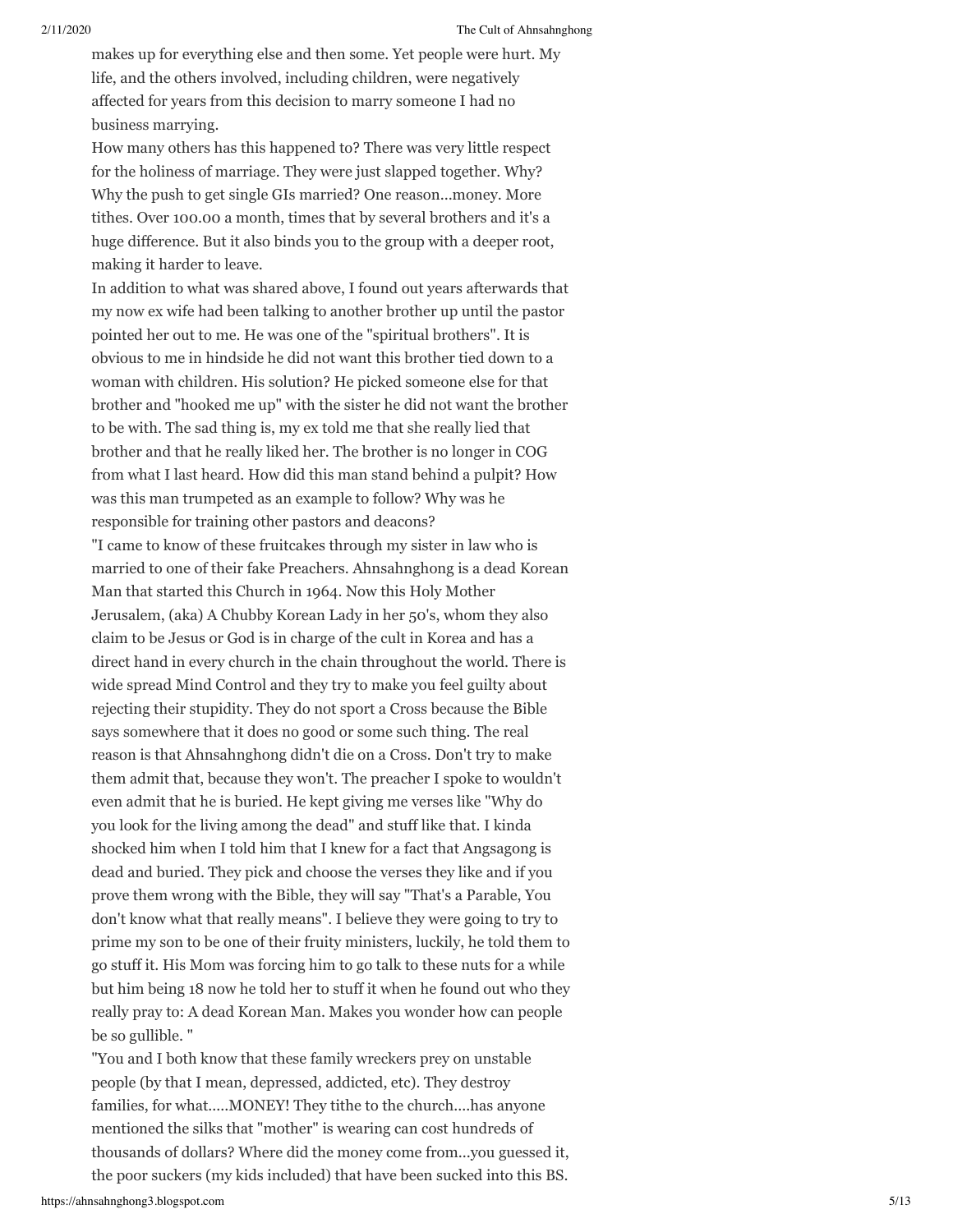They pay the Church then use their own money to preach? They're mind washed into becoming mindless recruiters. I know that my kids go to malls to preach and recruit who wants to go to the mall and be approached by these dopes. I put that in the same category as telemarketers (at least I can hang up them!)."

"Our families were suckered in with fake friendship, smiles, food and total Bible logic. Then and only then did they spring that ahnsahnghong crap upon them. So by the time they learn about ahnsahnghobg, their comfy cozy and sending ten percent of their earnings to these liars. I know all about how these conjobs operate, as my sister-in-law and her wacko husband is high up on the food chain of their group. Ahnsahnghong never said he was Jesus and it was never even a subject when he was alive. Only after he died did they see a business opportunity by turning this guys death into th ebiggest scam since forever."

"Regarding the group's cult status...You mentioned that most of the ministers are recruited from servicemen's homes. Let me ask you a question: How many officers do you know of in COG? If there are any, what is the ratio of officer to enlisted in comparison to the rest of the military? The answer is that the vast majority of their Korean recruits come from the enlisted ranks of our military. Why is this? It's very simple. Officers are trained to think; whereas enlisted men are trained not to think, simply obey. Can you imagine a young lieutenant or a company commander taking the abuse that servicemen's directors are notorious for? I can't. I would imagine that an officer would laugh in their face, and then keep laughing as they flip through the phonebook looking for another church to visit."

"People follow religions because they're missing something. It's an emotional deficiency, not an intellectual one. I've studied religions and global cultures for over 10 years & have learned several languages. Even more in depth since my brother tried to convince my family that Ahnsahnghong's religion made sense. It's the same as marketing/sales. Wery simply put- to find buyers/believers, cater to their needs & wants. Religious devotion requires strong emotional investment, not much intellectual (the religion's leaders will provide that facade). If they're not intellectual, it's easier- you just tug at their heartstrings with friendship and acceptance. If your target market is intelligent, hit them with literal translations that can't be contested based on words, then cater to their emotions too. That's how it all works with any religion that claims to know the "only way" to God. It's how terrorists recruit suicide bombers too, by the way. It's all marketing, albeit misdirected." "As much as i love my brother and wish i could live my life with him in it, it's not my choice- it's his. It's not the 1st time his emotions have led to bad decisions, just the most painful."

"I am fighting for my family. My brother has alienated my family and doesn't care at all. This place destroys families so they can get rich off these misguided people."

"My husband and I have been subjected to emotional blackmail and abuse. We are not allowed to see our year old grandson because we will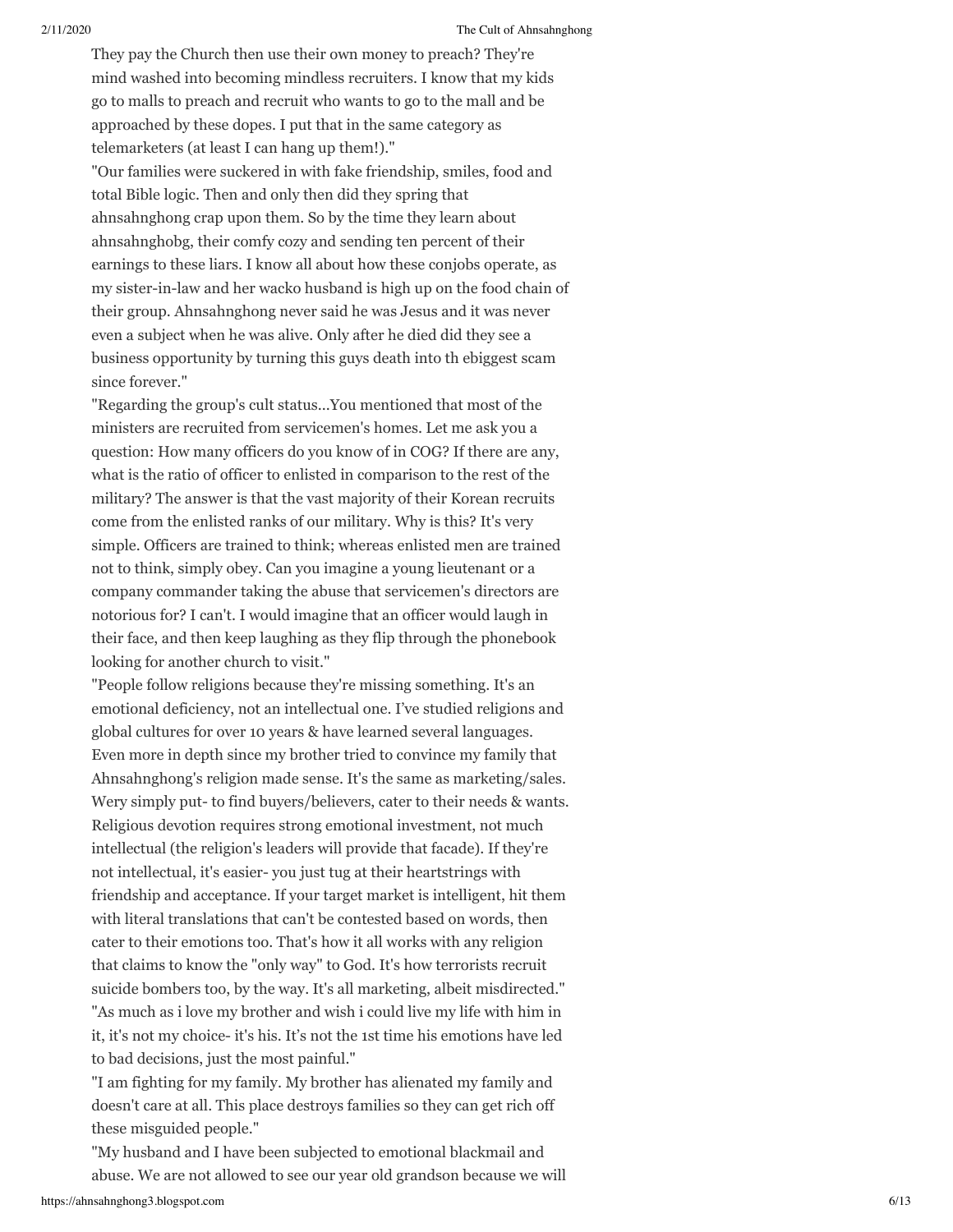not listen to their preaching. Would you like to discuss having a broken heart, I can explain that to you as well. A little background, my kids were pretty much brought up in NYC, had many friends of different faiths. They respected the views of other faiths and now, that's all gone to hell. Everyone else is wrong but them. Sorry, no one has the right to say that. What church/religion has the right to destroy a once happy family? Or teach someone to lie and deceive as my children have done since joining? What purpose would it serve other than for money and control? It's called a cult. That's what they do."

"It has been a while since I have seen my sister. I don't think that she is in a cult but it is like she has cut her ties to her own family. The last time i saw her was when i worked at the same place as her. I would try to talk with her but the conversations were always short and abrupt. Never really concerned about the family. She use to let us come see her and even write back to us. Me and her were close sisters, but know she want write me back she sends letters back and she has even changed her phone number many times. I just want to know why she cut us off from her we don't care if that is what she wants but to cut us off from them completely really hurts."

"It is a shame that folks get lose in all this kind of junk. It is a shame that cults get away with this under the name of religion. I am a very religious person and there is nothing in the Bible that talks about brides, child abuse, seperation of family etc."

"The book, "Take Back Your Life.... Recovering from Cults and Abusive Relationships" by Janja Lalich and Madeleine Tobias, details people like the Church of God perfectly. My daughter started out studying with the COG 'Religion'....to me, that's a cult, as least for her it was a religion. These people paint a religious "picture" but it's just a front. Once involved, the mind control starts. There's nothing wrong with meditation (God meditated in the Garden), nothing wrong with Yoga or chanting but when it's done in a way that alters a persons identity, that's dangerous! Read the book. you'll understand a little better on where I'm coming from. By the way, do you have any association or loved ones involved in this cult? I would be interested in understanding your interpretation of New Age Religion. I might add at the time my daughter was into it, she was going to meditation group at the top of a mountain in Korea, a so called temple (which was nothing more than a decorated house) under the leadership of some Korean pastor. How do I know...I went with her because I felt I needed to get better "acquainted" with her so-called friends. I don't know if I was lucky or not to have experienced it.... strangest event I have ever seen and it lasted all night into the early morning. There was no religious teaching going on or meditation."

"I don't know why the government doesn't get behind you and go in and shut them down. It seems to be ok with all government agencies for them to operate as long as they have alot of property, makes you wonder whose getting a pay off to keep law enforcement out!!!! What would happen if a large group of family members were to throw in with you and just go in with force if thats what it takes and bring those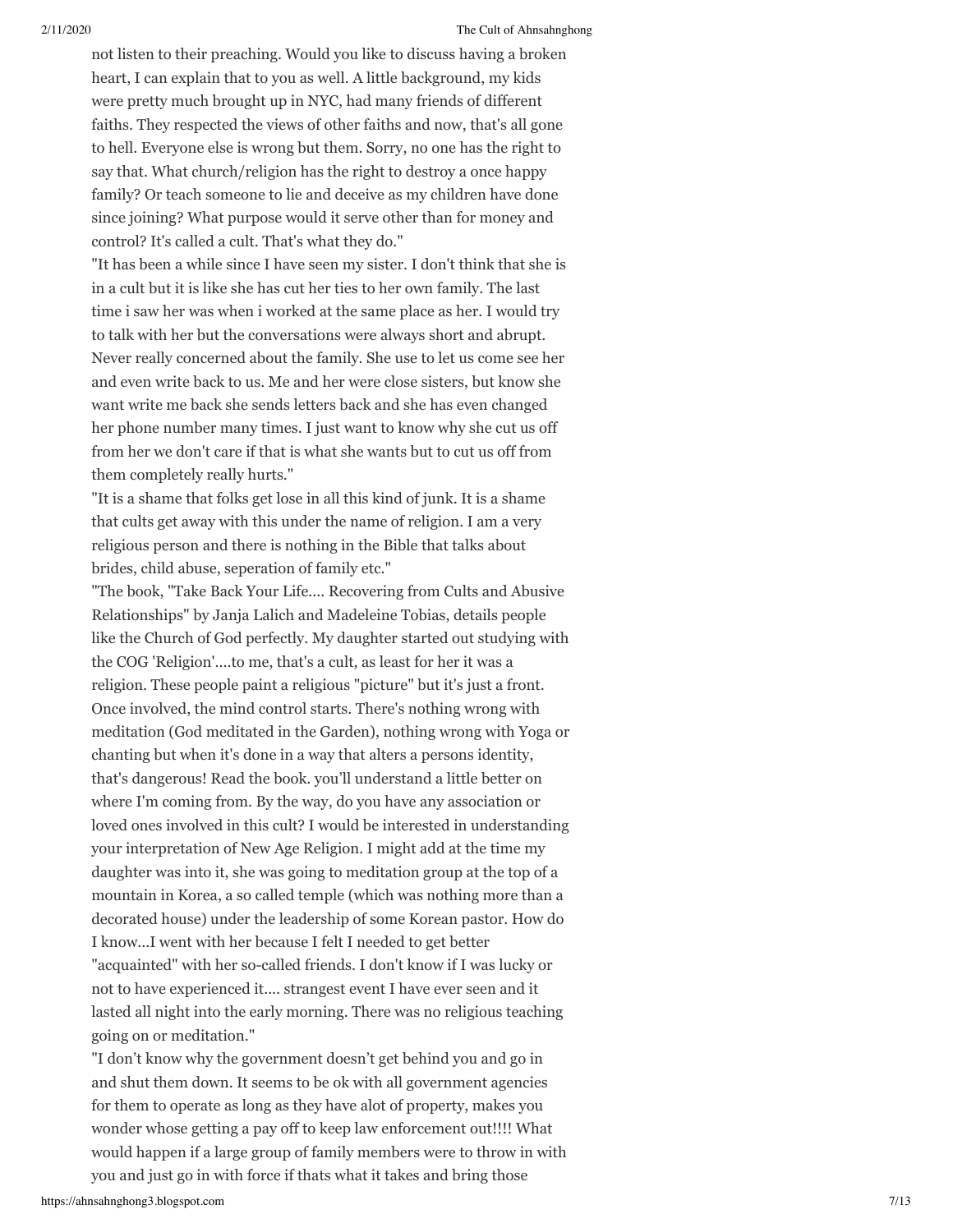children out and get them back home where they belong? You have all my info on how to contact me if you ever want to put a group together, ill gladly go, in my eyes it would not be wrong they cant hook children on lies and brainwashing and call it in the name of god to me, i know better, and i want to let you know im with you 100% you need not put your self in harms way, you are needed to tell America what happens, you are the only man i know that isn't afraid to tell it like it is."

"Cults con people and don't prey on weak people. That is a myth. They prey on people they can get something out of and it's a slow boil. The person who has been recruited doesn't know what is happening. You need to educate yourself so that you don't have the need to slap people who have been duped, as you could easily be if you continue to think like you are."

"I will not go to this so called church, I am way too angry at these people to listen to them, I know my anger. Before this I cold not understand how people could just one day "snap" and shoot up a place. No, I am not that type of person, but I am now able to understand how people can go over that edge of reasoning. I don't condone it, but I can see how it can happen, as wrong as it is."

"I've seen this Mother Jerusalem a few times at their main "Jerusalem Temple" in Seoul a few years back and I also saw her face to face in a city called Okchon. Over there was a lot of foreign people and you wouldn't believe the tears that were shed when they held her hand and wept!

When it was my turn she said "Welcome my child!" Then I blurted out, "Mother do you know my name?" Her face became RED and the others scolded me and said "How could you say THAT??" and someone from California said "HOW DARE YOU SAY THAT TO GOD!" But Mother said to me, "Now that you've seen me why is your faith so weak?" I told her that I was a newbie and just couldn't believe it with my own eyes. She then said "now that you've seen me, believe!"

Wow. Then I said "okay, sure". When I got back home to Uijongbu (which was like 3-4 hours away), the kids with me were like "I can't believe you did that!" But one of them whom I had gotten close to told me, "I wouldn't have had the courage to do that. But I'm glad that you stood up for Jesus!" Man that felt like HONEY hearing those sincere words. To this day he comes over secretly to my house and I have a discipleship Bible study that I do with him (like I do at school with the Middle/High school guys)."

"Hello, I know of this cult that you speak on. My husband is currently in it. Please, close your door too these people. My Husband has left me and our kids because I will have no parts of it. My oldest son, who is 19, went and he said they it scared the hell out of him. I have been to many churches and I have never seen nothing like this. They have talked my husband into getting out of his job at th eNavy, telling him that he had to walk like Jesus did. Because Jesus did not wlak with the rich, they want me husband to quit his job and work for them. They also say that Jesus gave up all things of the world so my husband has to turn all our money over to them. They do studies at all hours of the day (my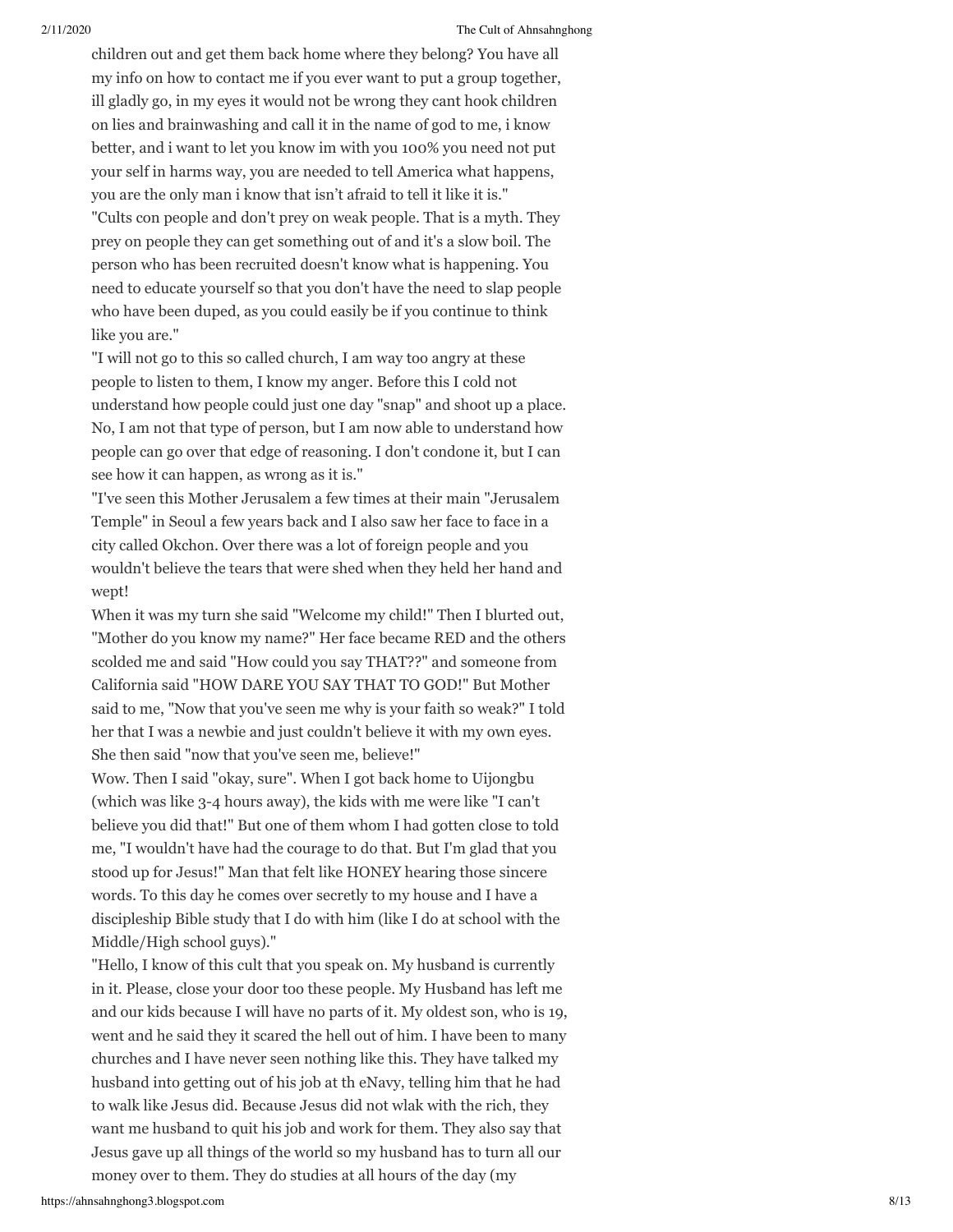husband has almost went UA because of these studies) , and often late into the night. They are about to go to Korea to see God. My husband said that he is there sitting in a body and that God is not a spirit that is everywhere but can only be found in Zion (Korea). If you are not in Zion then you don't know the True God, apparently.

They say that their Pastor was baptized by God himself at the young age of 5. In the Bible it said that no man will or has ever lived to see God. They also say that if you dont do the Passover that you serve a different God and not theirs. One important thing. They have a heaveny mother and they also believe that Jesus was not supposed to die and that it was a mistake and that is where they get that the man that they pray to is the second coming, because God or Jesus made a mistake and now this man must "fix things".

Now I don't know about you but God never fails. But Jesus conveniently came back in 1948 to teach the passover and you can go and see him in Korea too? Please, if these people come to your door say thank you and shut it. I have lost my husband to these people. I would not want anyone to go through what I have this past year. The man who runs the Church in Korea is one of the richest men in the country. They take your money and have you and want you to live totally off of them." "I joined this cult during my university years. A woman came up to me after class on my way to the gym and asked me if I wanted to come to her church so I said yes because I remember thinking at the time that maybe this was like a date and she was being flirtatious. Anyway when I got to the church everyone was friendly and nice and I taught 'wow this must be heaven! These are true Christians!' So when they started telling me about Ahnsahnghong and the bible and all that it felt really wonderful and made me special and / believed it all. Sadly things got worse as months went by. they wanted me to stop my studies and turn up on Tuesday nights recruiting on campus with them. I didn't mind at first but when they got pushy i began to suspect things so i started bible study and began asking them questions. needless to say the responses were always the same. "Don't worry about that. It doesn't mean anything" or "we are in a new age" and stuff like that. Well as far as i am concerned now, yes we are in a new age: An age of Reason- and if you cant reasonably justify your religion then im sorry but your religion is nonsense. What I hate most is the time I wasted with them. In hindsight I see now how they seduced me. Made me feel special and wanted, but how could I have fallen for it all? Looking back on it I think it is because at the time I was going through some personal trouble. My parents and I had a falling out and I was open to be attacked by the devil. I was weak and had no home/family. Cog was my family. Ahnsahnghong's followers are good people, yeah I believe that. but the devil uses good people too. He warps their minds and tricks them. That's what makes him so cunning. And that's why seeing these brainwashed cog congregations make me so mad. Anyway I am rambling. Feel free to post this on your testimonial website. I think you're doing a good job and the information is really waking people up."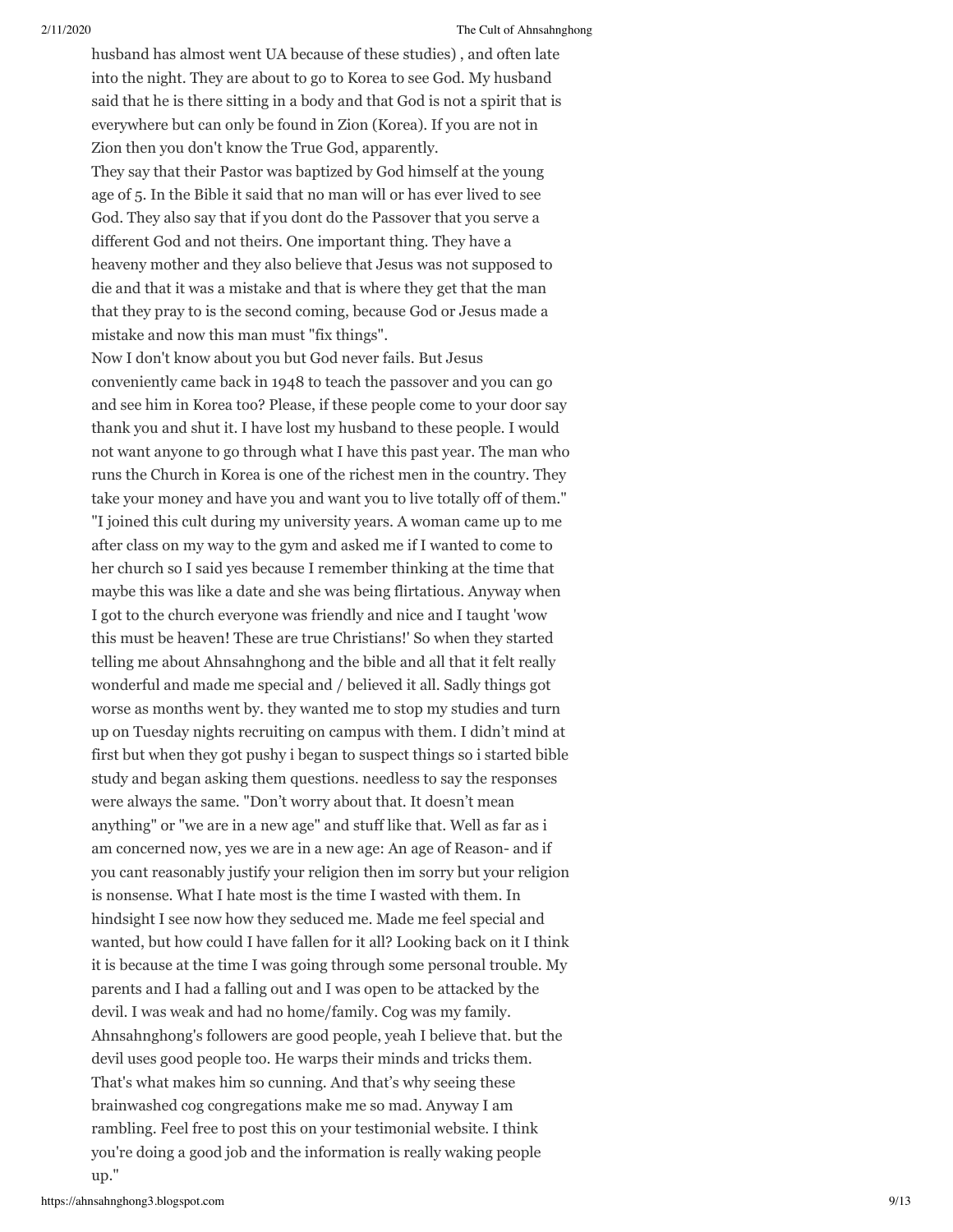"My son brought one of his friends to "church", at first he thought he liked it, then after an hour or so, he started to freak out (as Ryan put it). He decided that this was a cult and wanted nothing more to do with it. The following Saturday, my son and the "pastor" showed up at this kids job wanting to know why he was not at church. The kid told them he was not interested in their church. My son will no longer talk to him. This kid, Ryan (the oldest of his siblings) had an addiction problem, but at least he had some common sense. He called me; we discussed at great length what happened. As we talked I broke down into tears, we both did, we are frightened for those we care about. Ryan has gone back to the church he was brought up in. He calls me often to see how I'm doing. I have been given a name of honor by him...."Ma". He feels he needs a mom, calling me "Ma" would not take the place of his Mom. He has also become a big bro to my youngest...she is very hurt by what her older siblings have done, she takes it personally. She also refuses to talk to them. In a way, Ryan has also become my support, as I was his. He is now clean, going to AA and loving life. I have to say, I'm pretty proud of that kid."

"A few years ago I was involved with this pretty intense group of women that say they had a huge ministry world wide. Their behaviour was very legalistic and out of bounds. They claimed that every other church was not of God or serving Him the way they did etc etc. To make a long story short, I was a nervous wreck when I finally got out. A few people committed suicide because of their intense discipleship and over emphasis on tithing and embarassing their members for sin (factual or unfounded) in front of the ENTIRE church. It took me a wihle to trust any church or man/woman of God. Still, I feel much better now. I, like you and many others wondered for a few years how on earth could I be hoodwinked into something like this? I grew up very street wise and could recognise a hustle when I saw one. So how could I not see this?"

"I am well acquainted with the group calling themselves the Church of God. I am a pastor and while working in New Mexico I worked to get a few people out of there. Three are currently out but only one is moving on with his life. The extent of the emotional and mental damage done by this gruop is horrific and I applaud you for tackling such a difficult case."

"God is not a recruiter, but the devil is. God calls, draws, saves, and lifts up the human soul to become one of His lights in His kingdom and body. (Rom 1:7)(John 6:44,12:32)(Phillip 2:15)(James 4:10)(Rev 4:1)The devil makes proposals for personal profit and cuts deals for gain in his organization of churches. (Matthew 4:5-10) He degrades, degenerates, pushes, and brings down all that he gets into his program and hooks their star on him. And the church-building business is his ministry. (Jerem 2:21)(Ezek 34:21)(Acts 4:11)(Gal 5:8)(Rev 12:4)'...and he sent and signified it by his angel unto his servant John: Who bare record of the word of God, and of the testimony of Jesus Christ, and of all things that he saw.' (Rev 1:1-2)John is called Jesus' servant by Jesus Himself, and what was his service to Christ? Baring record of the Jesus'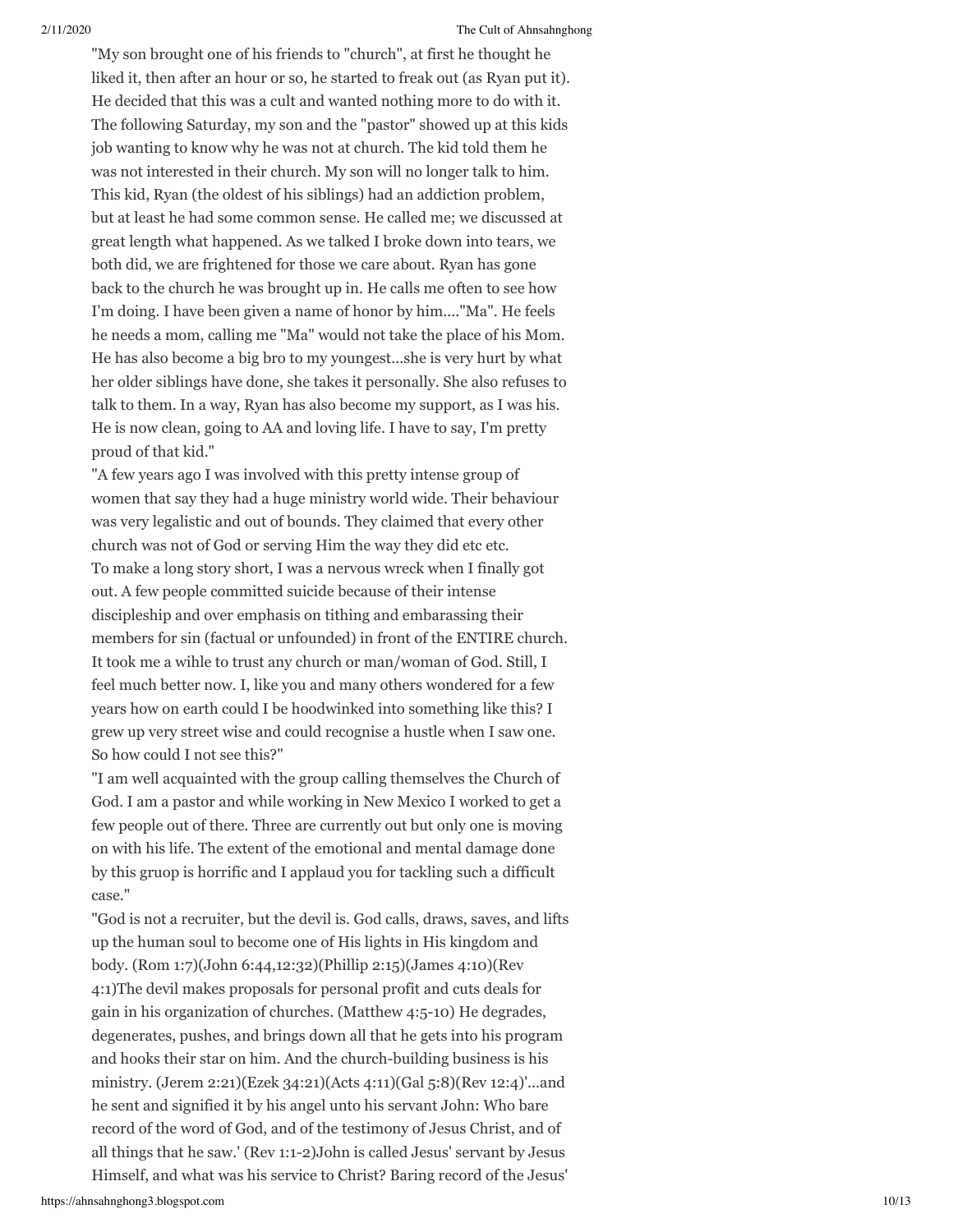Word and testimony and that which he had seen in his life for Christ.He did not give a record of the churches he successfully built and never left on the down, nor of the amount of people he got into his church.The servants of Jesus serve Him acceptably by the righteous life of faith they live for Him (Rom 14:18), by their testimony of His salvation and blessing in life (1 Peter 3:15), and by ministering His written Word to all who would hear, whosesoever and whomsoever that may be. (Acts 6:4,8:35,18:28)(Rev 1:3)Indeed, the only place where Jesus speaks of them that would do God service by what they do with and to other people is John 16:2, where the builders of great synagogues and churches will attempt to control and cast out them that do not get with the program of God. Another place of Scripture that also condemns such church-building behaviour and dominion over the saints is 3 John 9,10: Diotrephes the great ruler and go-getting conqueror of souls in the church-building business. A recruiter for success that didn't like John stepping on his program toes by writing such things of Scripture to the people in his church. (He was probably a really well-known and favoured preacher in Nicolas' first organization of Christian churches. As was Saul of Tarsus in the Jews' religion, until he turned traitor to God's organization of synagogues and began to find fault with it's national Pastor and Sanhedrin Leaders.)John was a servant of Jesus Christ who lived for Him uprightly according to the Scriptures, ministered those Scriptures to others, and bear witness of His true blessing to prosper and be in good health as a beloved child of God. But the church builders bear witness to what they have done and are doing for God in their church-recruitment programs: real company men." What have you done for God?" there is not the question, but according to the Scriptural record, the question is what and who are you baring witness of? Jesus' servants bare witness of Jesus and His Word and what they have seen Him do in the lives of His people while company men recruit into their company of churches and talk about what their leaders have done. God sets His seal in the foreheads of His saints (John 3:33)(Rev 9:4,13:16), but the devil sets his mark in his servants' foreheads and hands. God puts His witness in the hearts and minds of His people, but the devil proselytises their minds and then recruits their hands for his church-building business. God is not a recruiter, but the devil is."

"Same thing happened to me in Australia. Two girls asked if they could give me a survey. I was a bit weary but said "ok" anyway, (I don't mind giving an opinion. I had some spare time - it was 12 noon and I was just going to go home).

They asked me all sorts of crazy questions, like have you heard of the Heavenly Mother, have you heard of the Passover, etc. They said crazy things like: the earth is actually a shadow of heaven (there's a Holy Jerusalem and a Jerusalem on earth), that we are actually fallen children/spirits from heaven and have sinned, and if we don't get baptized and eat Gods' flesh and blood every 2 months we will go to hell… etc.

https://ahnsahnghong3.blogspot.com 11/13 It sounded interesting, and… different, so I kept on listening. I ended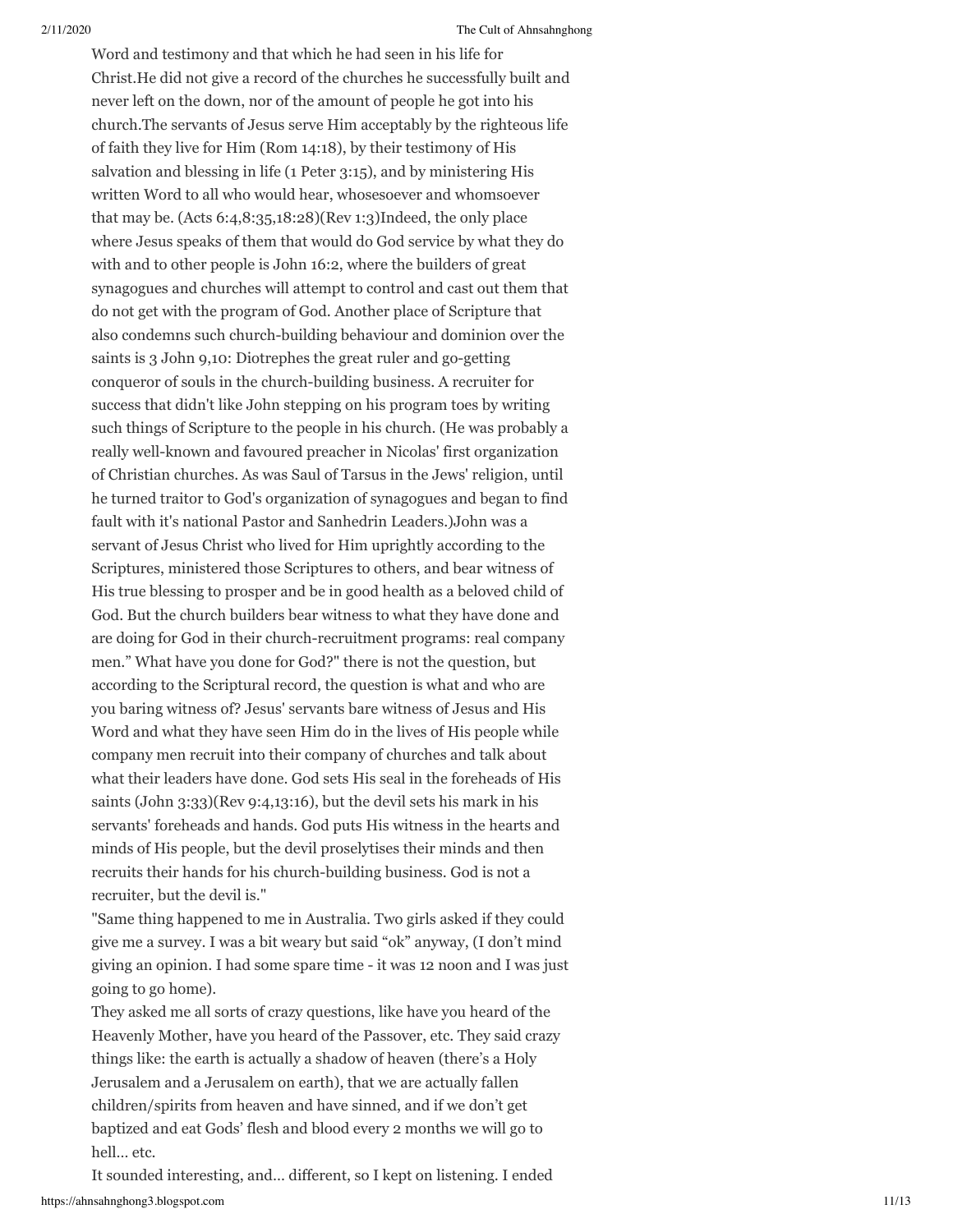up staying for about 3 hours! The next thing I knew it, I was in their car and going to get baptized. I was nervous because I had only just met them, and I didn't know what they could do to me. It was an experience….a scary one.

But anyway, they took me to their church (which was actually a house but renovated). I was thinking "what have I gotten my self into?!" I thought they were going to kill me or something.

I got baptized, watched a documentary about their "Passover" (which definitely looked like some kind of cult. There was a huge crowd of them all, they all looked Korean, all praying to God. They wore a lace kind-of material over their heads - it seemed symbolic for some reason).They offered me lunch and I ate. By then it was getting quite later (about 4:30) and my boyfriend was worried about me and he kept ringing. I let the girls know about this and told them that I had to get going. One of the girls (called Anne), really wanted me to come again tomorrow (their day of rest was apparently Saturday).

She wanted me to join their study group. I said "no", and replied to her "because I have a lot of homework". I really didn't want to get myself as involved as I already was. She went on readying out paragraphs from the bible, trying to make me feel guilty. She would not take 'no' for an answer. She said "ring you're boyfriend, let him know you'll be late". I didn't have any credit on me, so I didn't want her to know that I couldn't ring my boyfriend. I just kept on eating, until I finished my food. She offered to walk me to the station, and I said "alright". I found her really annoying. She kept walking me off the foot-path! She wanted to be close to me to read me her Bible, and I kept wanting to move away. She even held my hand and stroked it!! I pulled away of course. She waited with me at the station until the train came. That whole time she was reading parts out of the Bible and trying to convince me to see her the next day (Sat).

I asked her "Why not the following Saturday? I'm too busy". She asked me for my mobile number. I was reluctant, but gave it to her anyway (at the time I didn't know what to do). She checked it and she noticed that I left one number out (by accident). She told me to correct it. Then she rang the number, to check if I was lying. The train eventually pulled up. I got on. She yelled out "God Bless You, God Bless You, Sister! Ring me! You'll ring me won't you?!"

Suddenly a phone with her hands. I said "Yeah", a bit unenthusiastically. I just fell in a heap on one of the chairs, sighed, and rolled my eyes. I was just so humiliated! It was an interesting adventure I admit. But I would never do that again. I can't believe I put my trust in those people, they could have done anything.I ended up changing my number straight away."

<http://ahnsahnghong.tinypurplegrapes.com/CSC> <http://ahnsahnghong.proboards102.com/> <http://ahnsahnghong.biz/> <http://ahnsahnghong-cult-churchofgod.blogspot.com/> http://ahnsahnghong1.blogspot.com/